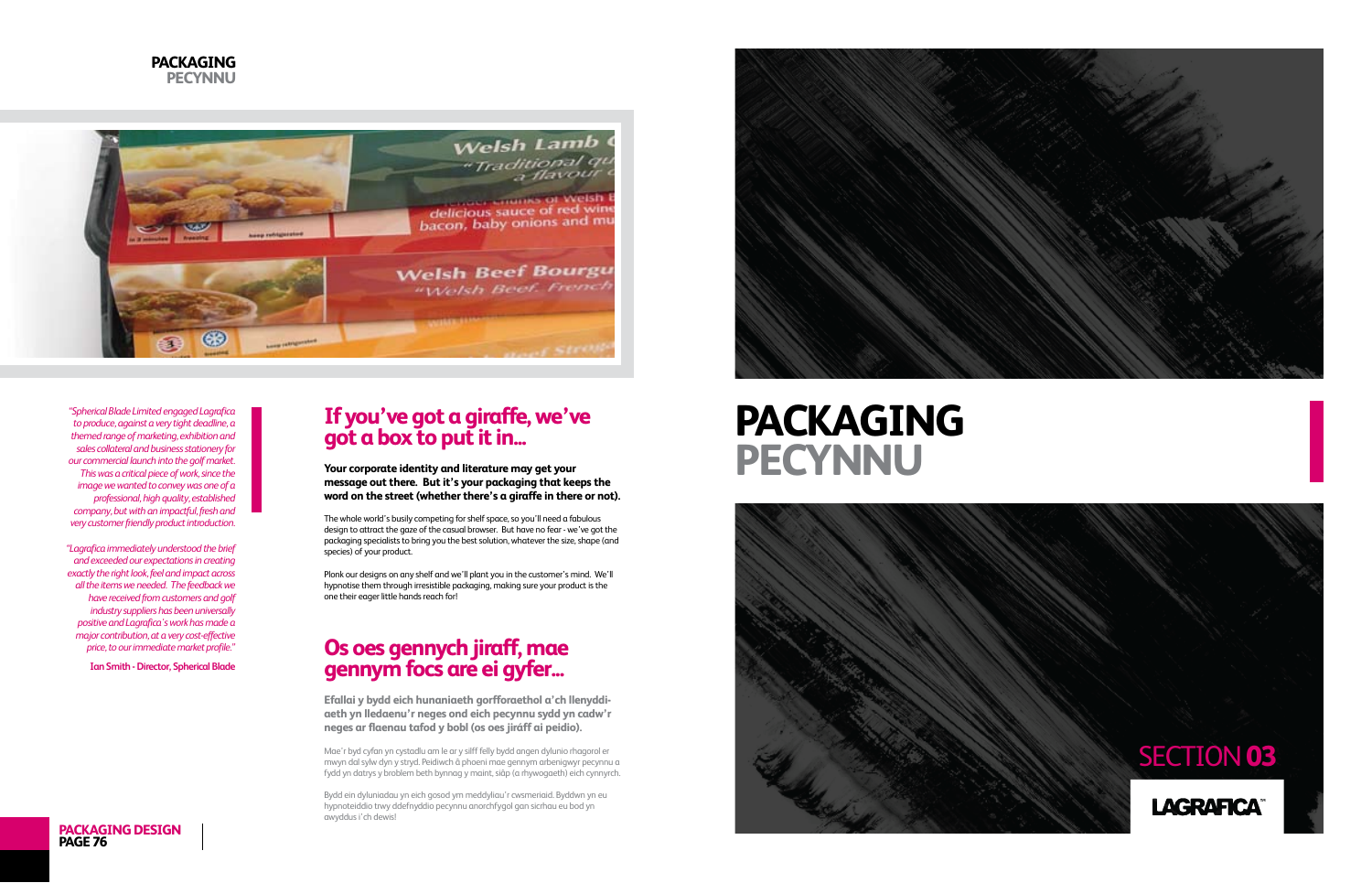

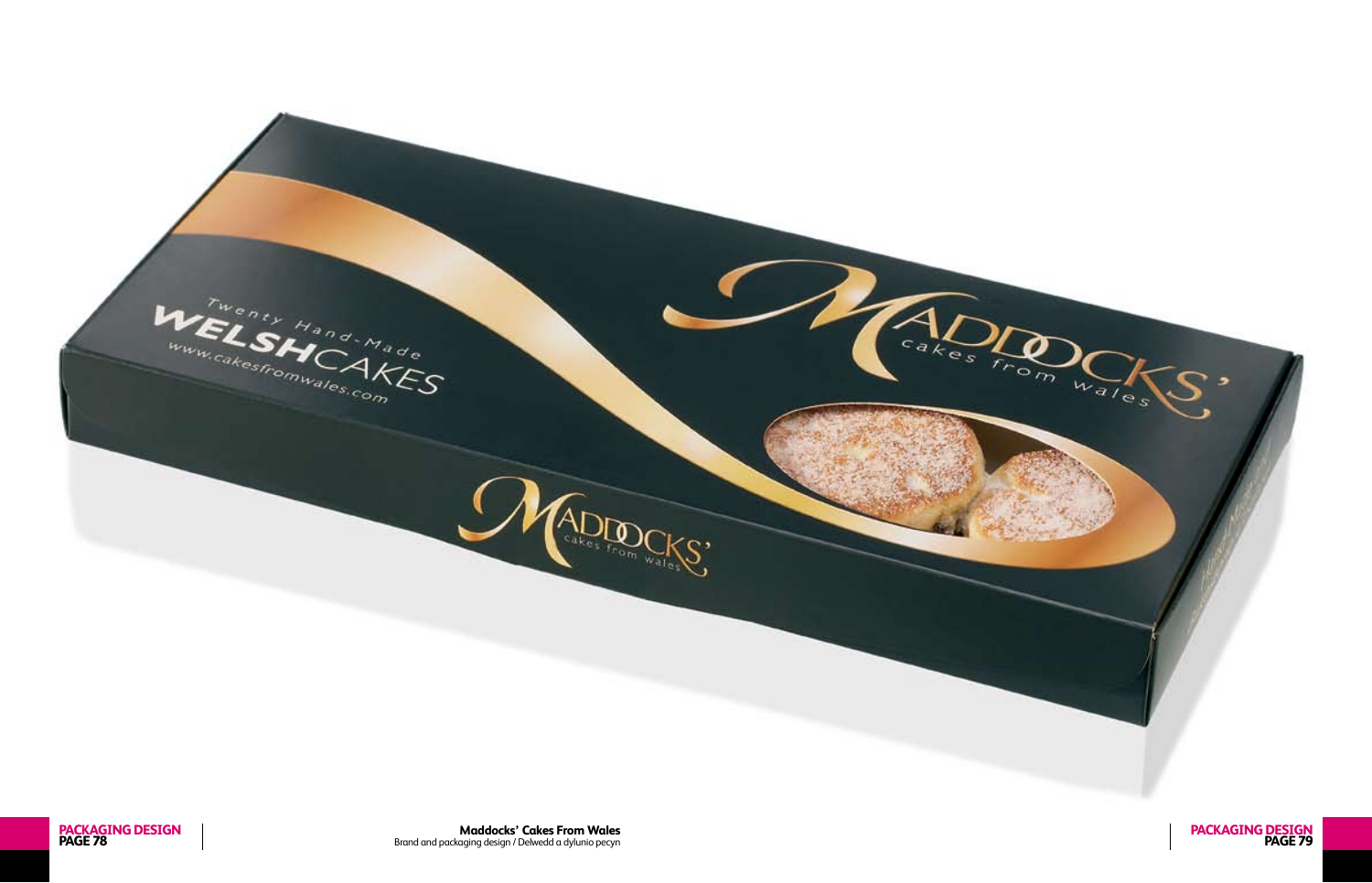



**PACKAGING DESIGN<br>PAGE 80** 

**PAGE 80** Brand and packaging design / Delwedd a dylunio pecyn

chloa

Packaging design / Dylunio pecyn **PAGE 81 Garden Angels PACKAGING DESIGN**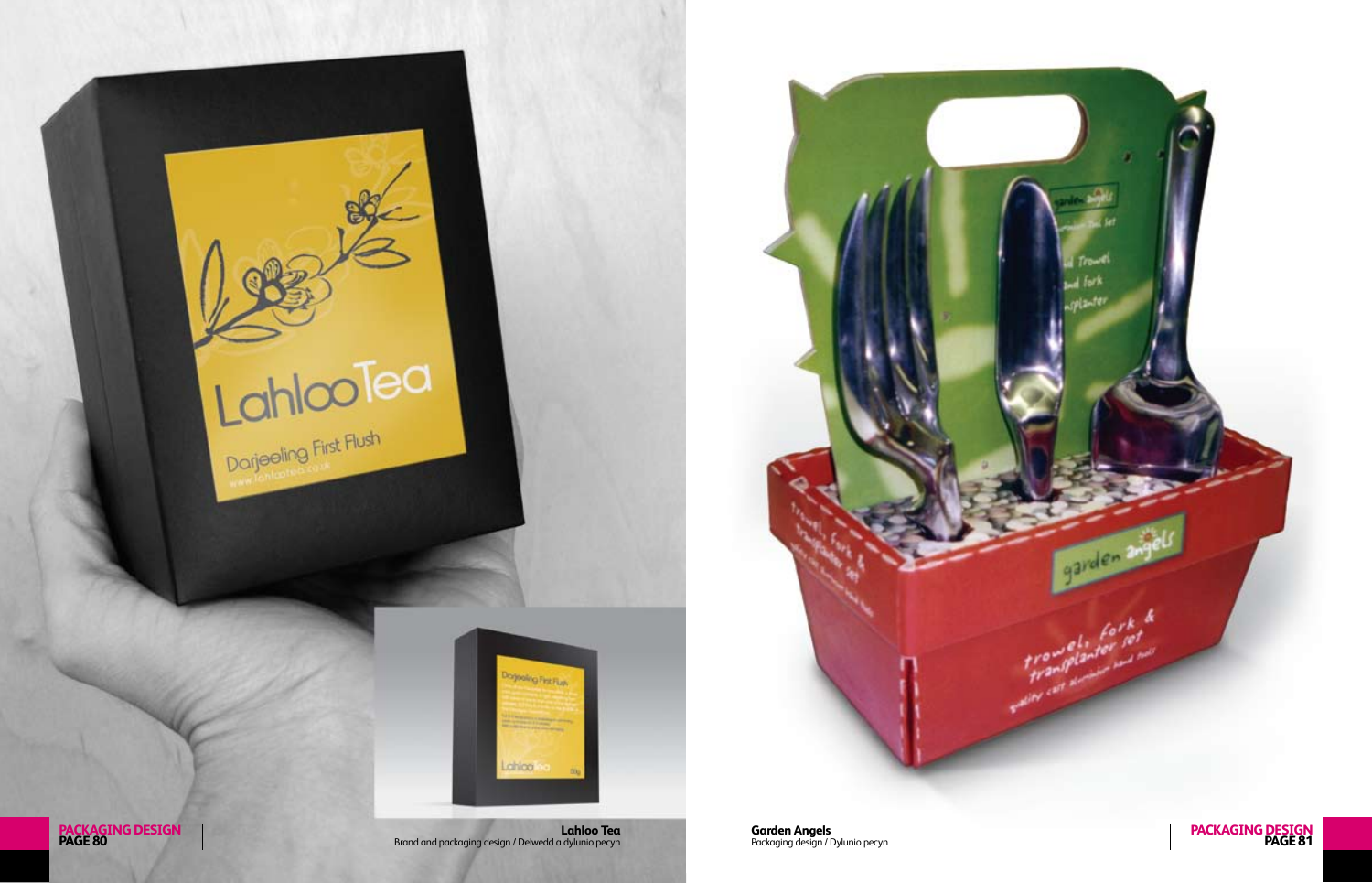

**PACKAGING DESIGN<br>PAGE 82** 

**Cariad Chocolates**<br>Brand and packaging design / Delwedd a dylunio pecyn

**Cariad Chocolates**<br>Brand and packaging design / Delwedd a dylunio pecyn

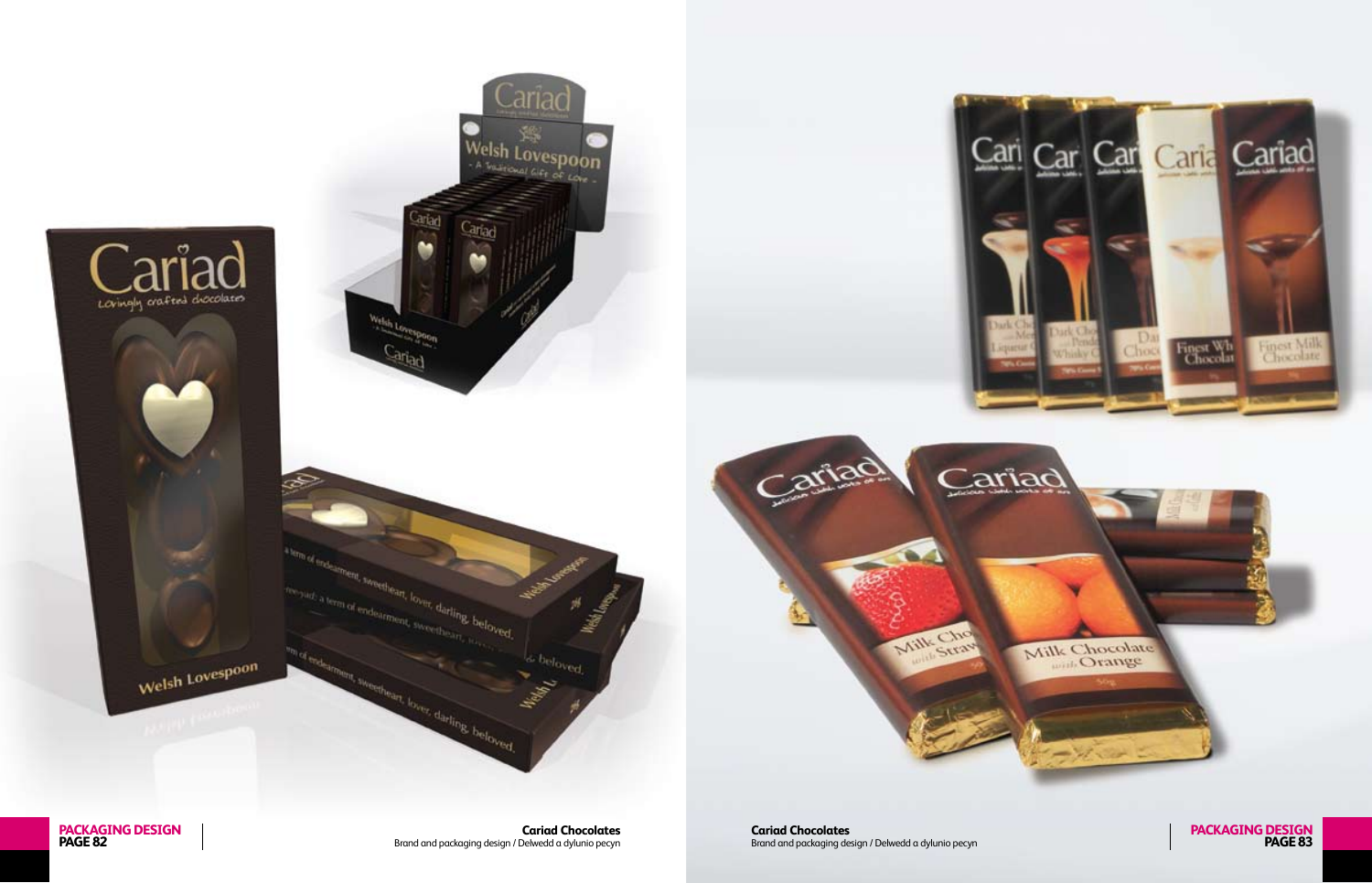**PAGE 84** Brand and label design / Delwedd a dylunio label





**DESPA** 

ASSORTED<br>TOFFEES

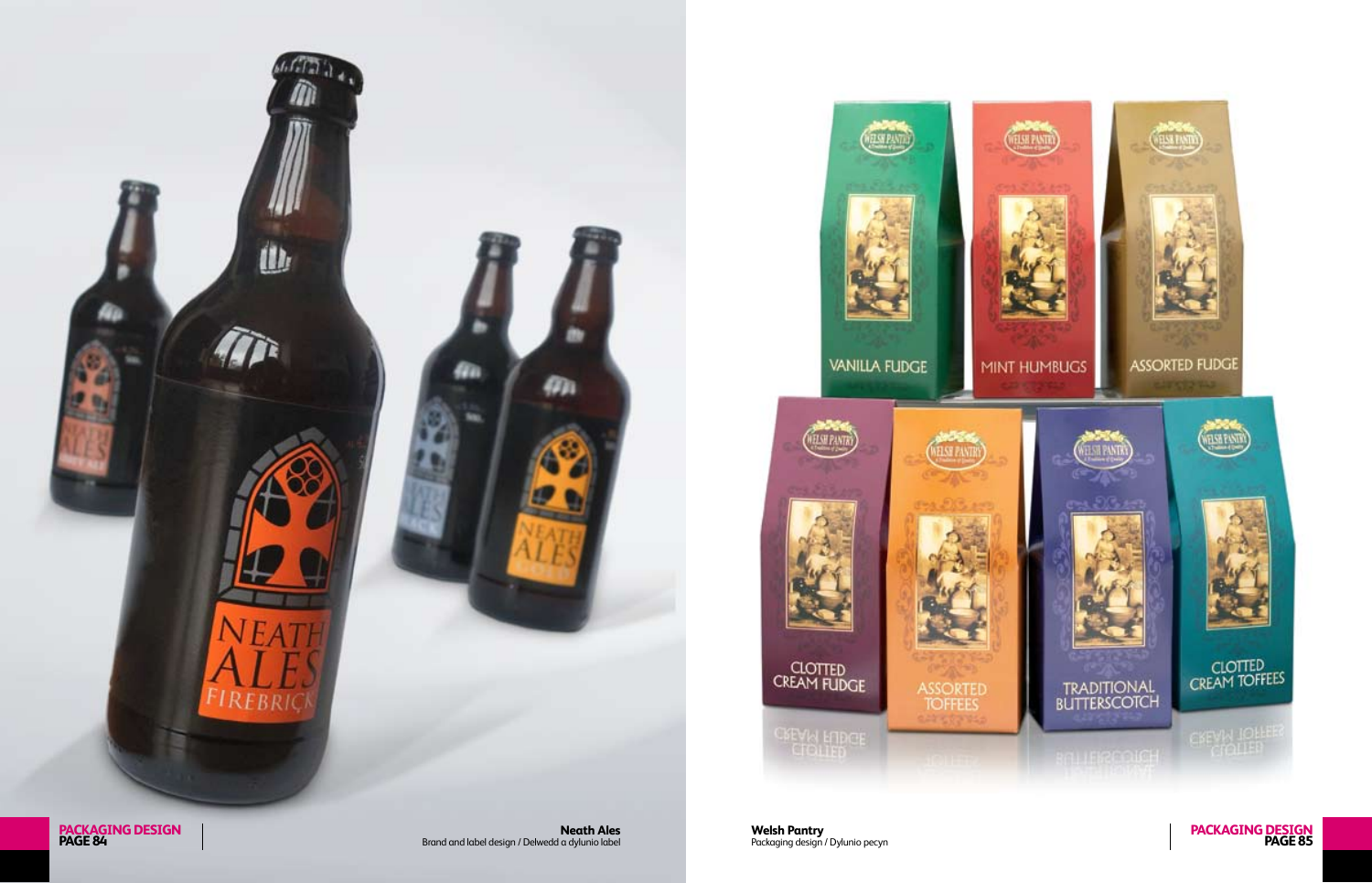

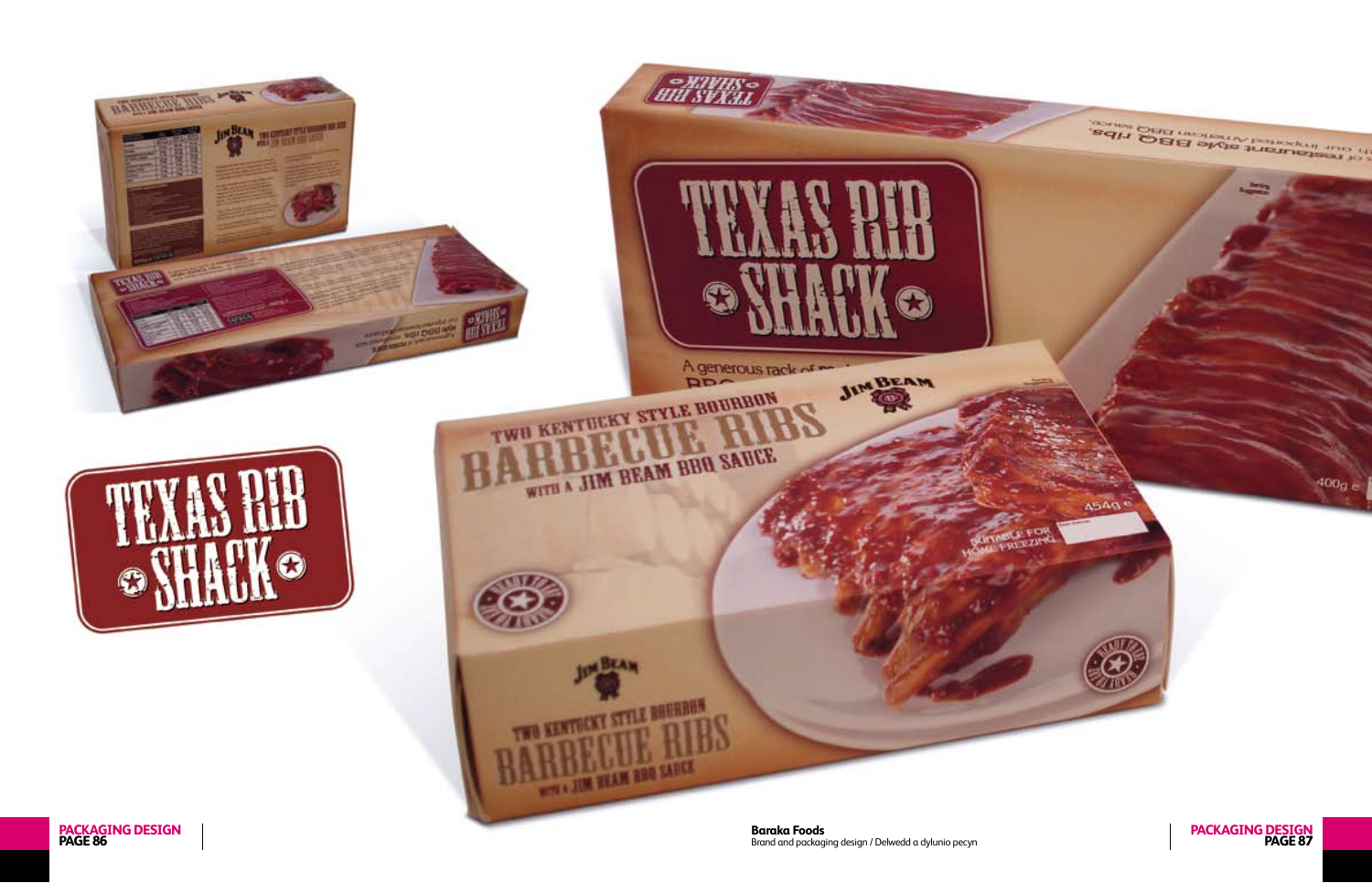**PAGE 88** Packaging design / Dylunio pecyn

**PACKAGING DESIGN Baraka Foods**



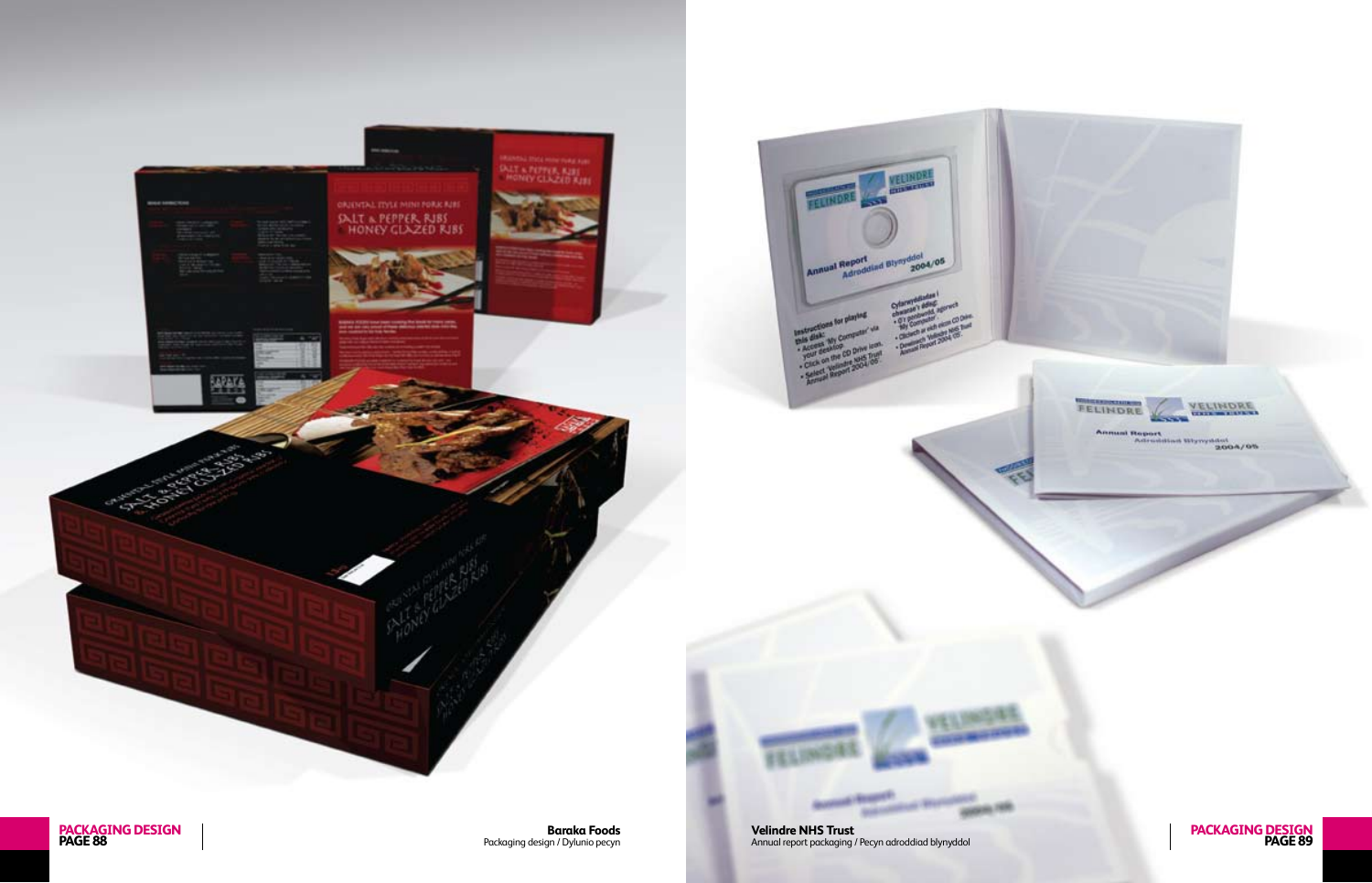